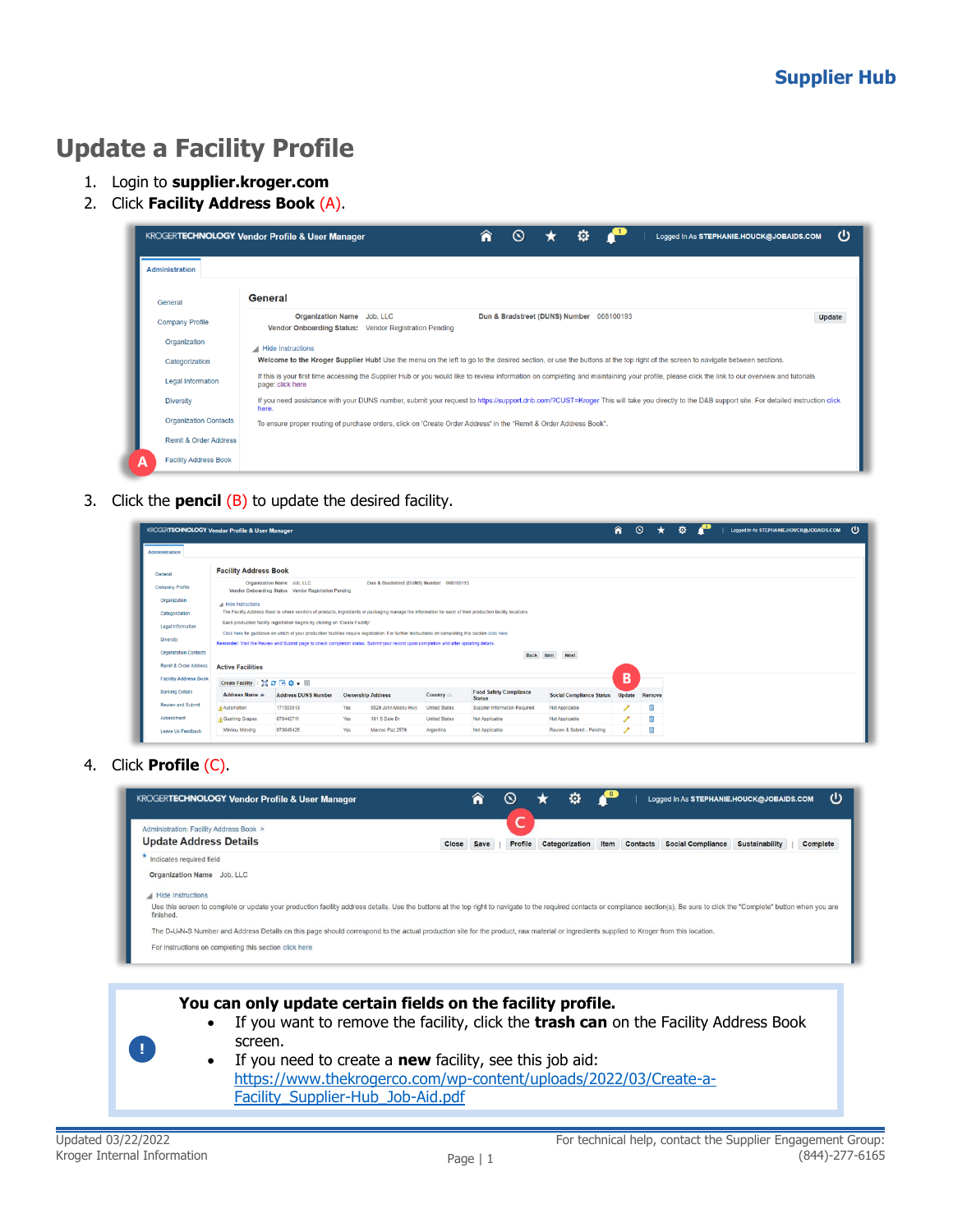- 5. Update the **products at this facility currently produced, manufactured, or processed for Kroger** (D).
- 6. Update the **process(es) performed at this facility for the products or ingredients provided to Kroger**  $(E)$ .
- 7. Update the **months this facility is in production** (F).
- 8. Update your **company's relationship with the operations located at this facility** (G).



9. Click **Save** (H).

| <b>Facility Profile</b>                                                                                         | Administration: Facility Address Book > Update Address Details >                                                                    |                                                                                                                                                                                                                                |  | н<br>Home Save Next |
|-----------------------------------------------------------------------------------------------------------------|-------------------------------------------------------------------------------------------------------------------------------------|--------------------------------------------------------------------------------------------------------------------------------------------------------------------------------------------------------------------------------|--|---------------------|
| Organization Name Job. LLC                                                                                      | * Facility Name Minhou Minxing<br>Facility Address Marcos Paz 2576, Ciudad de Buenos Aires, AR                                      |                                                                                                                                                                                                                                |  |                     |
| A Hide Instructions                                                                                             |                                                                                                                                     | Vendors of products, ingredients or packaging are required to register each of their relevant facilities. Each facilities. Each facility must represent the latest value-add production site in the supply chain that directly |  |                     |
| For instructions on completing this section click here<br>Direct any questions to suppliercompliance@kroger.com |                                                                                                                                     |                                                                                                                                                                                                                                |  |                     |
|                                                                                                                 | * Does this facility supply any products or ingredients to Kroger? Yes                                                              |                                                                                                                                                                                                                                |  |                     |
|                                                                                                                 | * List the products at this facility currently produced, manufactured or processed for Kroger:                                      | baked bread<br>D                                                                                                                                                                                                               |  |                     |
|                                                                                                                 | Select the process performed at this facility for the products or ingredients provided to Kroger:                                   |                                                                                                                                                                                                                                |  |                     |
| Manufacturing                                                                                                   |                                                                                                                                     |                                                                                                                                                                                                                                |  |                     |
| Processing                                                                                                      |                                                                                                                                     |                                                                                                                                                                                                                                |  |                     |
| Harvesting                                                                                                      |                                                                                                                                     |                                                                                                                                                                                                                                |  |                     |
| □ Growing                                                                                                       |                                                                                                                                     |                                                                                                                                                                                                                                |  |                     |
| Packing                                                                                                         |                                                                                                                                     |                                                                                                                                                                                                                                |  |                     |
| Distribution<br>$\Box$ Other                                                                                    |                                                                                                                                     |                                                                                                                                                                                                                                |  |                     |
|                                                                                                                 |                                                                                                                                     |                                                                                                                                                                                                                                |  |                     |
|                                                                                                                 |                                                                                                                                     |                                                                                                                                                                                                                                |  |                     |
| Select the months this facility is in production:<br>□ Select All                                               |                                                                                                                                     |                                                                                                                                                                                                                                |  |                     |
| <b>VAL</b><br>$\sqrt{ }$ APR                                                                                    | JUL V OCT                                                                                                                           |                                                                                                                                                                                                                                |  |                     |
| $\triangleright$ FEB<br><b>Z</b> MAY                                                                            | AUG V NOV                                                                                                                           |                                                                                                                                                                                                                                |  |                     |
| V MAR V JUN V SEP V DEC                                                                                         |                                                                                                                                     |                                                                                                                                                                                                                                |  |                     |
|                                                                                                                 | * Do the products or ingredients undergo any further processing or assembly at another facility before receipt by Kroger? No $\vee$ |                                                                                                                                                                                                                                |  |                     |
|                                                                                                                 | of TIP Pesticide, fumigation, irradiation, metal detection are not considered further processing or assembly.                       |                                                                                                                                                                                                                                |  |                     |
|                                                                                                                 | * Describe your company's relationship with the operations located at this facility:                                                |                                                                                                                                                                                                                                |  |                     |
| We own the operations                                                                                           | $\checkmark$                                                                                                                        |                                                                                                                                                                                                                                |  |                     |

10. Click **Home** (I).

| <b>KROGERTECHNOLOGY Vendor Profile &amp; User Manager</b>                                                                                                                                                                                                                                                                            | $\mathbf{\widetilde{N}}$ | o | Logged In As STEPHANIE.HOUCK@JOBAIDS.COM |      |      | υ           |
|--------------------------------------------------------------------------------------------------------------------------------------------------------------------------------------------------------------------------------------------------------------------------------------------------------------------------------------|--------------------------|---|------------------------------------------|------|------|-------------|
| Administration: Facility Address Book > Update Address Details >                                                                                                                                                                                                                                                                     |                          |   |                                          |      |      |             |
| <b>Confirmation</b>                                                                                                                                                                                                                                                                                                                  |                          |   |                                          |      |      |             |
| Changes have been saved successfully                                                                                                                                                                                                                                                                                                 |                          |   |                                          |      |      |             |
| <b>Facility Profile</b>                                                                                                                                                                                                                                                                                                              |                          |   |                                          | Home | Save | <b>Next</b> |
| Organization Name Job, LLC<br>* Facility Name Minhou Minxing<br>Facility Address Marcos Paz 2576, Ciudad de Buenos Aires, AR                                                                                                                                                                                                         |                          |   |                                          |      |      |             |
| Hide Instructions                                                                                                                                                                                                                                                                                                                    |                          |   |                                          |      |      |             |
| Vendors of products, ingredients or packaging are required to register each of their relevant facilities. Each facility must represent the latest value-add production site in the supply chain that directly changes or adds<br>product before receipt by Kroger. In most cases, this will NOT be an administrative office address. |                          |   |                                          |      |      |             |
| For instructions on completing this section click here                                                                                                                                                                                                                                                                               |                          |   |                                          |      |      |             |
| Direct any questions to suppliercompliance@kroger.com                                                                                                                                                                                                                                                                                |                          |   |                                          |      |      |             |
| * Does this facility supply any products or ingredients to Kroger?<br>Yes $\vee$                                                                                                                                                                                                                                                     |                          |   |                                          |      |      |             |